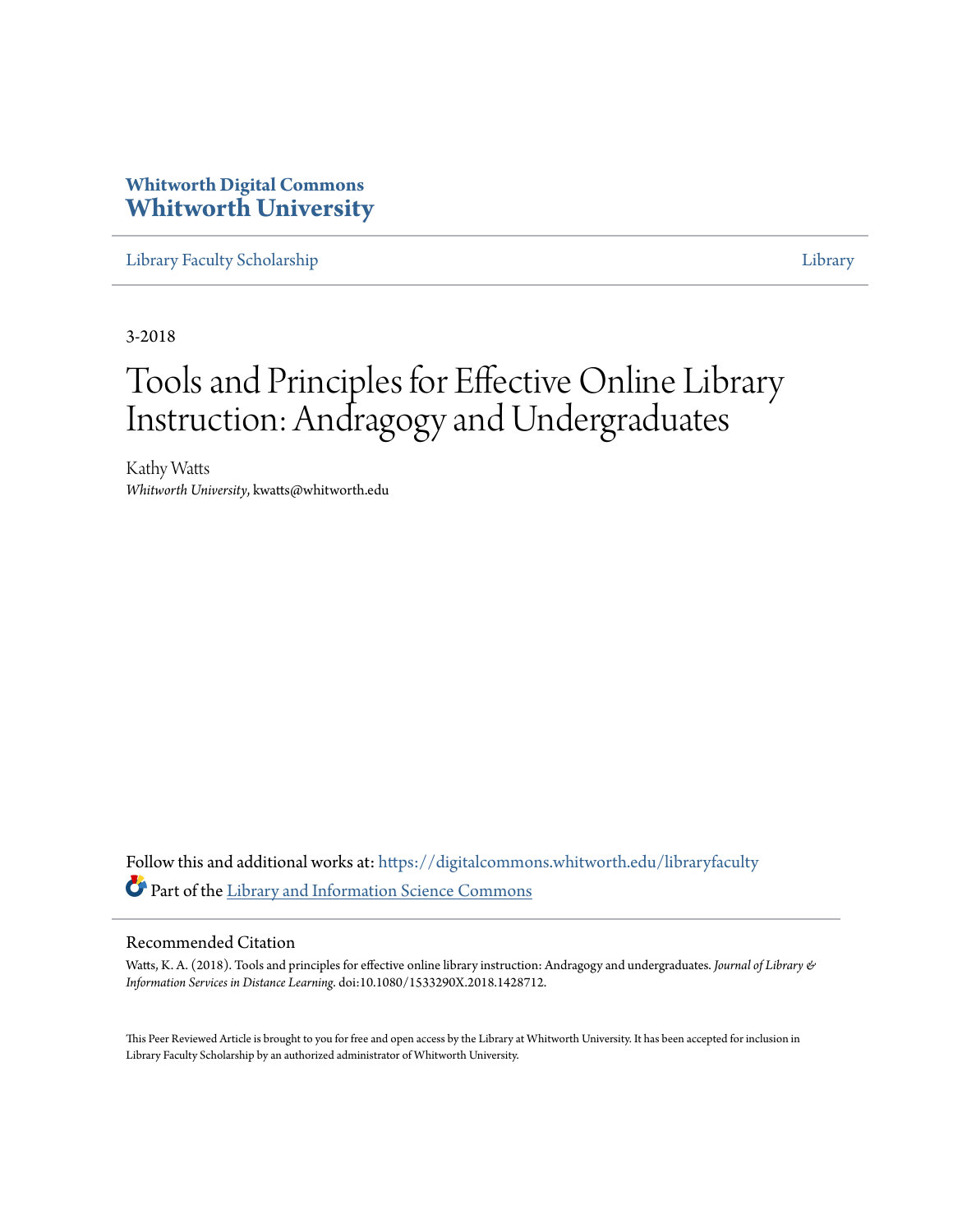Tools and Principles for Effective Online Library Instruction:

Andragogy and Undergraduates

#### **Introduction**

Academic libraries have been using the internet to provide instruction for many years. With the aim of improving instruction and user experience, librarians have been studying and evaluating online teaching methods for just as long. As far back as 1999 – truly a long time in internet years - Dewald (1999) cautioned librarians not to use the web for instruction simply because it is there. Rather, as with face-to-face instruction, sound principles of learning theory and instructional design should inform the content, design, and delivery of online instruction. The literature about online library instruction is a rich resource for librarians in search of research and theories to support the design of effective online instruction. It can be difficult, however, to summarize the literature because the research methods, student context, and type of online instruction studied and evaluated vary widely.

The literature selected for this review is focused on asynchronous, online instructional delivery methods and techniques. Some of the literature compares face-to-face instruction with online instruction (Gonzales, 2014), while other research compares different methods of online instruction. Of the latter. some studies focus on specific tutorial software or delivery methods (Artemchik, 2016; Held & Gil-Trejo, 2016; Mery, DeFrain, Kline, & Sult, 2014; Mestre, 2012; Mikkelsen & McMunn-Tetangco, 2014; Stiwinter, 2013; Stonebraker, Robertshaw, & Moss, 2016; Turner, Fuchs, & Todman, 2015). Other studies examine best practices and educational principles for online instructional design (Bowles-Terry, Hensley, & Hinchliffe, 2010; Gonzales, 2014; Halpern & Tucker, 2015; Hess & Hristova, 2016; Lange, Canuel, & Fitzgibbons, 2011; Mestre, 2010; Scales, Nicol, & Johnson, 2014). Although focused on a wide range of topics,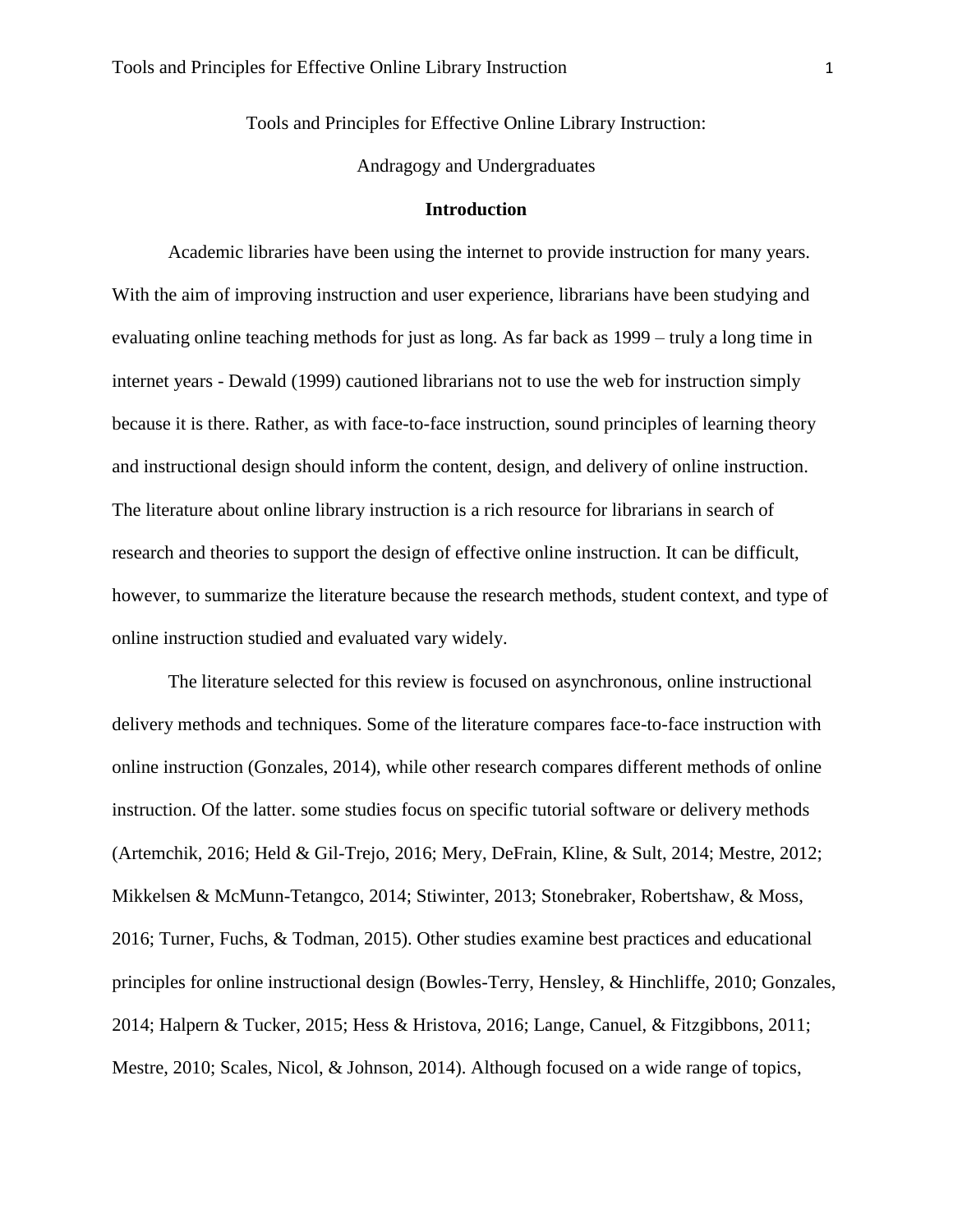these authors agree on one thing: online instruction – whether semester-length, one-shot tutorials, point-of-need instruction, or instruction for flipped classrooms – is becoming a primary means for delivering library instruction. The trend to provide more instruction online will only grow as more colleges experience an increase in online and hybrid courses and shifts in library staffing, both of which necessitate delivering instruction online and asynchronously. Other drivers of online library instruction include the efficacy of point-of-need instruction and the opportunity to provide instruction for students with different learning styles.

#### **Evaluation of instruction delivery tools**

The literature selected for this review can be divided into studies that compare two or more types of tutorial delivery systems, studies that evaluate the efficacy of one type of tutorial, articles that describe how principles of learning theory and learning styles can improve tutorial learning outcomes, and articles that focus on web and instructional design to improve student learning using online tutorials. A term used frequently in the literature, when referring to the design of tutorials, is "interactive." However, in that same literature the definition has various interpretations. For the purposes of this literature review, "interactive" will refer to the ability of a student to do tasks, answer questions, or receive feedback during the course of a tutorial.

Using the above definition, two interactive instructional delivery methods have been examined in the literature: Guide on the Side and Adobe Captivate. Guide on the Side is an opensource software developed by the University of Arizona. It utilizes a pop-up type window that sits either within or just on the outside of a web browser window. The window contains information, instructions, input fields, and feedback as students use the browser window to follow the instruction and complete the tasks. The second software, Adobe Captivate, can also create interactive tutorials, but it integrates screencast videos with quizzes and feedback and uses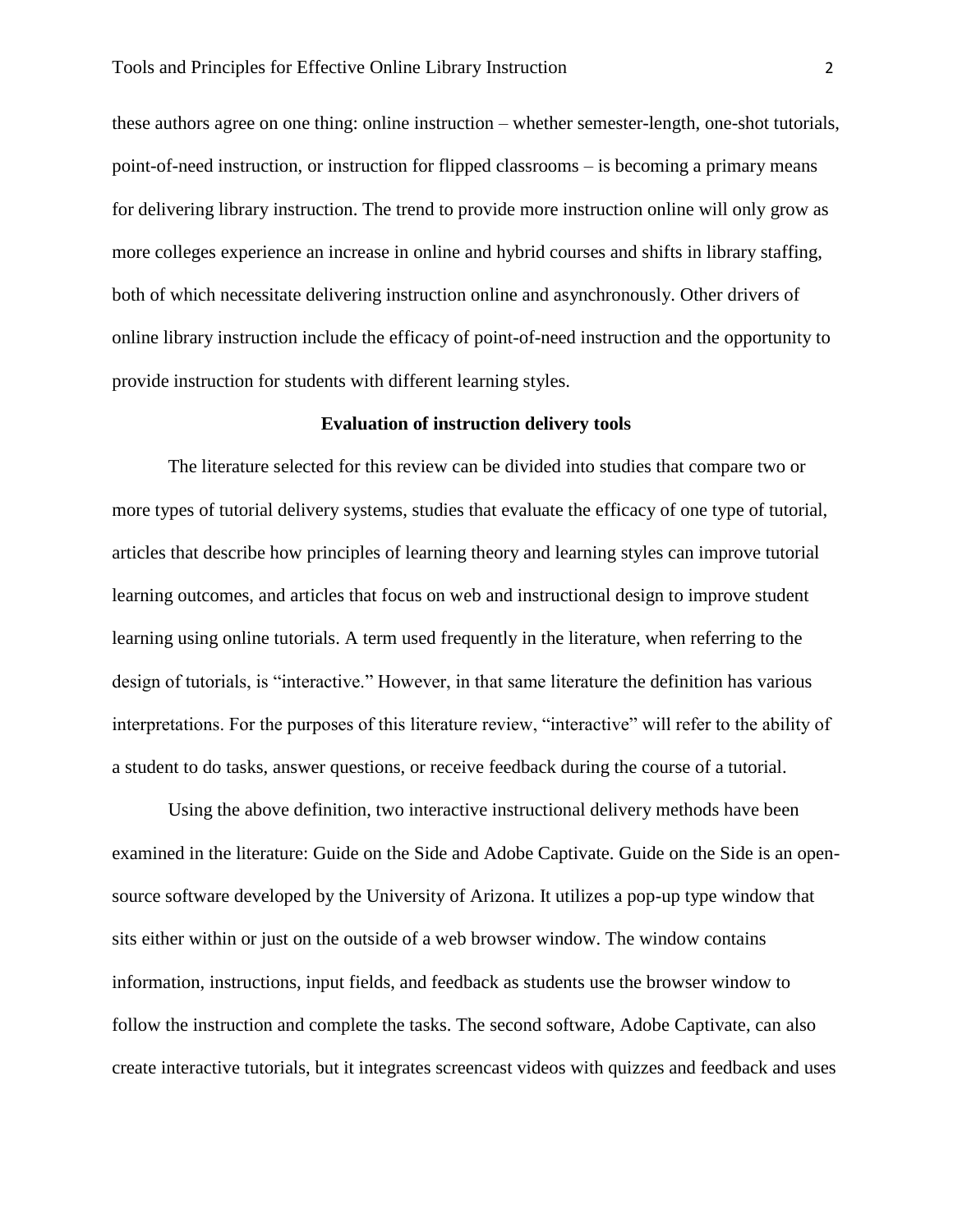a simulation of a web page. As with Guide on the Side, students receive instruction, complete tasks, and receive feedback as they work through the instruction. The primary difference is that with Guide on the Side students are working with the live web site and with Adobe Captivate they are working with a simulation.

When studied as an interactive method for teaching students how to accomplish library research tasks, Guide on the Side proved to be not only an effective way for librarians to provide asynchronous instruction, but one that students appreciated for its interactivity, clear instructions, and simplicity of use (Artemchik, 2016). Students in Artemchik's study were not required to complete any tutorials, but the majority did use – and complete – them. This group was compared to those who received no instruction, and although some instruction is likely better than no instruction at all, the results indicate that Guide on the Side tutorials successfully provided instruction and retained students' attention. Other studies examining Guide on the Side compared it to screencast videos but used different evaluation methods. Mery et al. (2014) and Stonebraker et al. (2016) used pre- and post-tests to determine how much students learned from each tutorial method, while Mikkelsen and McMunn-Tetangco (2014) surveyed student preference for a tutorial type. Mery et al. (2014) hypothesized that based on active learning theory, students who used Guide on the Side would perform better on post-tests, but their results showed that both methods were equally effective. Stonebraker et al. (2016), on the other hand, found that Guide on the Side had distinct advantage over screencasts: students using Guide on the Side not only performed better on post-tests, but those students whose pre-test skills were lowest demonstrated the greatest improvement on post-tests.

Students who viewed tutorials created with Adobe Captivate also demonstrated improvements on post-tests (Held & Gil-Trejo, 2016; Stiwinter, 2013), but some reported a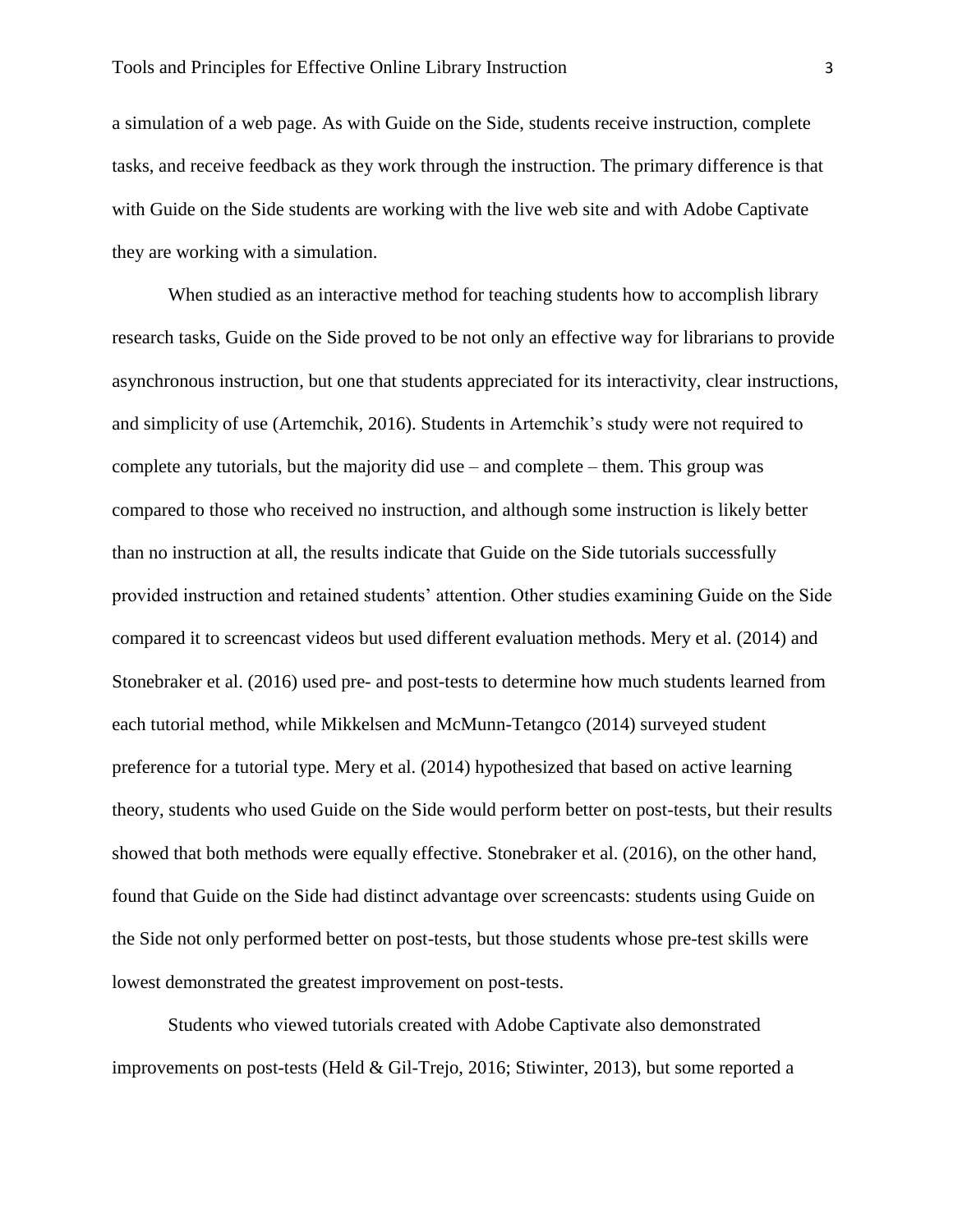preference for more interaction on some of the tutorials, believing that interaction would help retain their attention (Held & Gil-Trejo, 2016). Other evaluative comments by students led Held and Gil-Trejo (2016) to draw a similar conclusion as did Mikkelson and McMunn-Tetangco (2014): that learning styles influence the efficacy of a tutorial style. Stiwinter (2013) used a variety of methods in one tutorial – web simulation, video, static web pages, and Prezi – and found that web simulation methods produced better learning outcomes.

Other studies used similar comparison methods to those mentioned above but compared non-interactive online instruction: screencast videos and static web pages or downloadable documents (Mestre, 2012; Turner et al., 2015). In a screencast video, a librarian demonstrates actions and inputs on a web page or a software program, usually with voice narration that describes the actions as they are being performed. Most of the screencasts discussed in the literature were created with Captivate, Camtasia, or Jing, and all incorporated voice narration. Video instruction offers no opportunity for students to receive feedback or perform tasks within the tutorial, but it does provide a visual demonstration of an actual task or skill or a visualization of a concept. Static web pages consist of text and screenshots of web pages or software programs to demonstrate a skill or explain a concept, usually in a sequential step-by-step format. Both methods, although not interactive, allow librarians to use visual cues to call attention to or highlight important skills or concepts. Interestingly, in both Mestre's (2010) and Turner's (2015) studies, static web pages were more effective formats for delivering instruction for most students. In addition to learning more, students in both studies preferred the static pages for ease of navigation and the ability to review content. In contrast to the studies of interactive tutorials, where the most effective tutorials were those that allowed students to work within a web page simulation, the least active format was most effective here. Students in Mestre's (2010) study of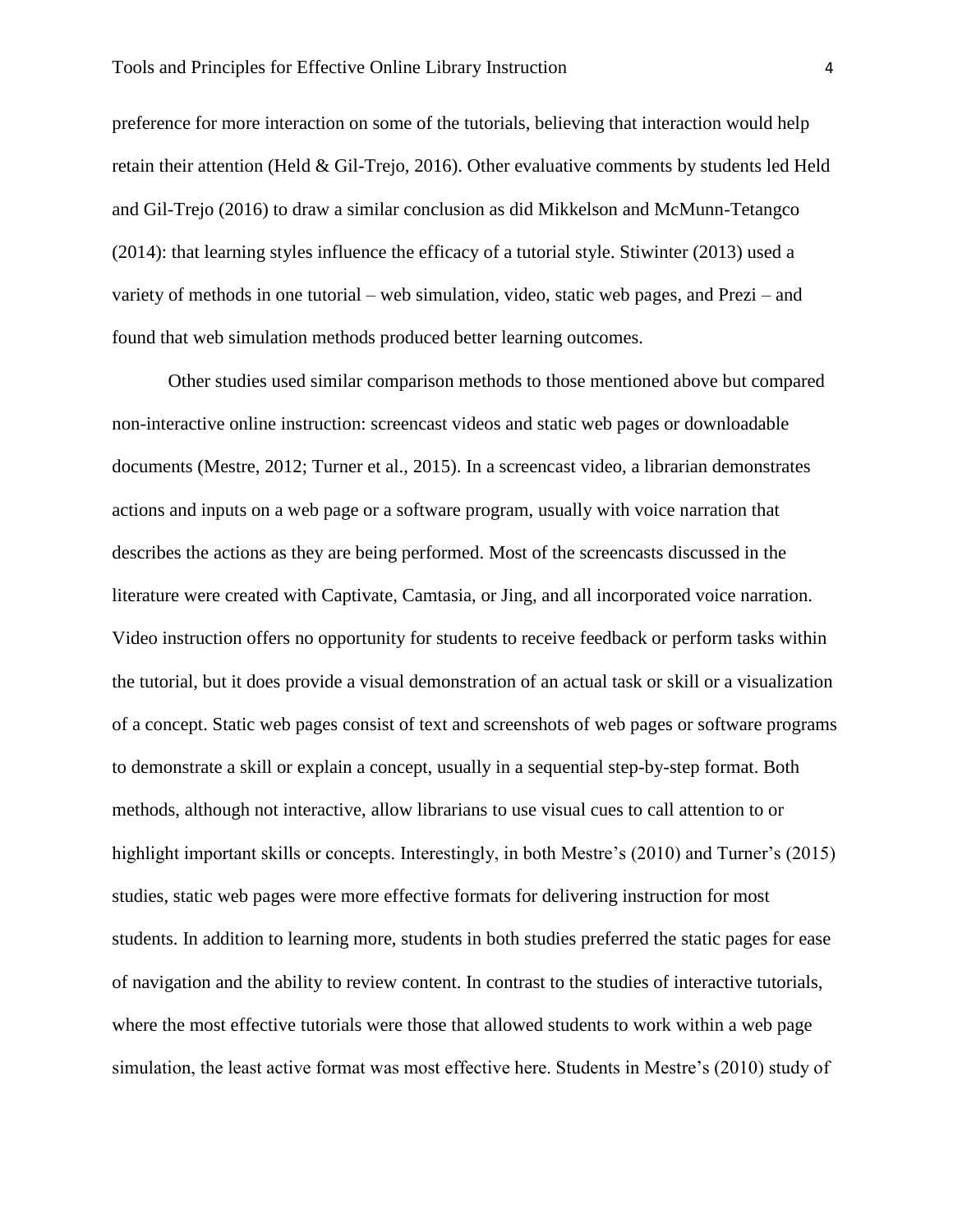learning styles and tutorial types preferred the ability to self-pace, skip to certain content, and recreate the tutorial steps as they proceeded through the tutorial.

#### **Evaluation of instruction delivery techniques**

The selected studies indicate that a large number of variables influence both student preferences for online instruction and student learning outcomes. Since the studies vary widely on what types of tutorials were examined and how students' learning was assessed, few studies offer the opportunity to compare results. Consequently, there are few generalizations that come out of the literature. Indeed, as mentioned by some of the literature, when evaluating different tutorial delivery formats, generalizations are not helpful because librarians want to instruct all students well, not just most. However, the literature is helpful in identifying the various factors that influence student preferences and positive learning outcomes and in discovering that all formats can be effective in some circumstances.

The concept of "chunking" information, i.e. dividing the instruction into smaller, more manageable pieces, is mentioned by Mestre (2010, 2012) as an effective way to address learning styles and reduce cognitive load. Similar concepts such as learning objects or modules are mentioned by others as ways to make tutorials flexible and relevant (Halpern & Tucker, 2015). The modular organization allows librarians and faculty to direct students to only those modules that are relevant for an assignment or a course. Chunking information and using learning modules allows students to self-determine their point of entry into a learning task and repeat learning tasks as needed.

One recommendation made repeatedly in the literature is for tutorials to be presented to students at a "point of need" or "just in time" (Artemchik, 2016; Bowles-Terry et al., 2010; Halpern & Tucker, 2015; Held & Gil-Trejo, 2016; Hess & Hristova, 2016; Mestre, 2010; Turner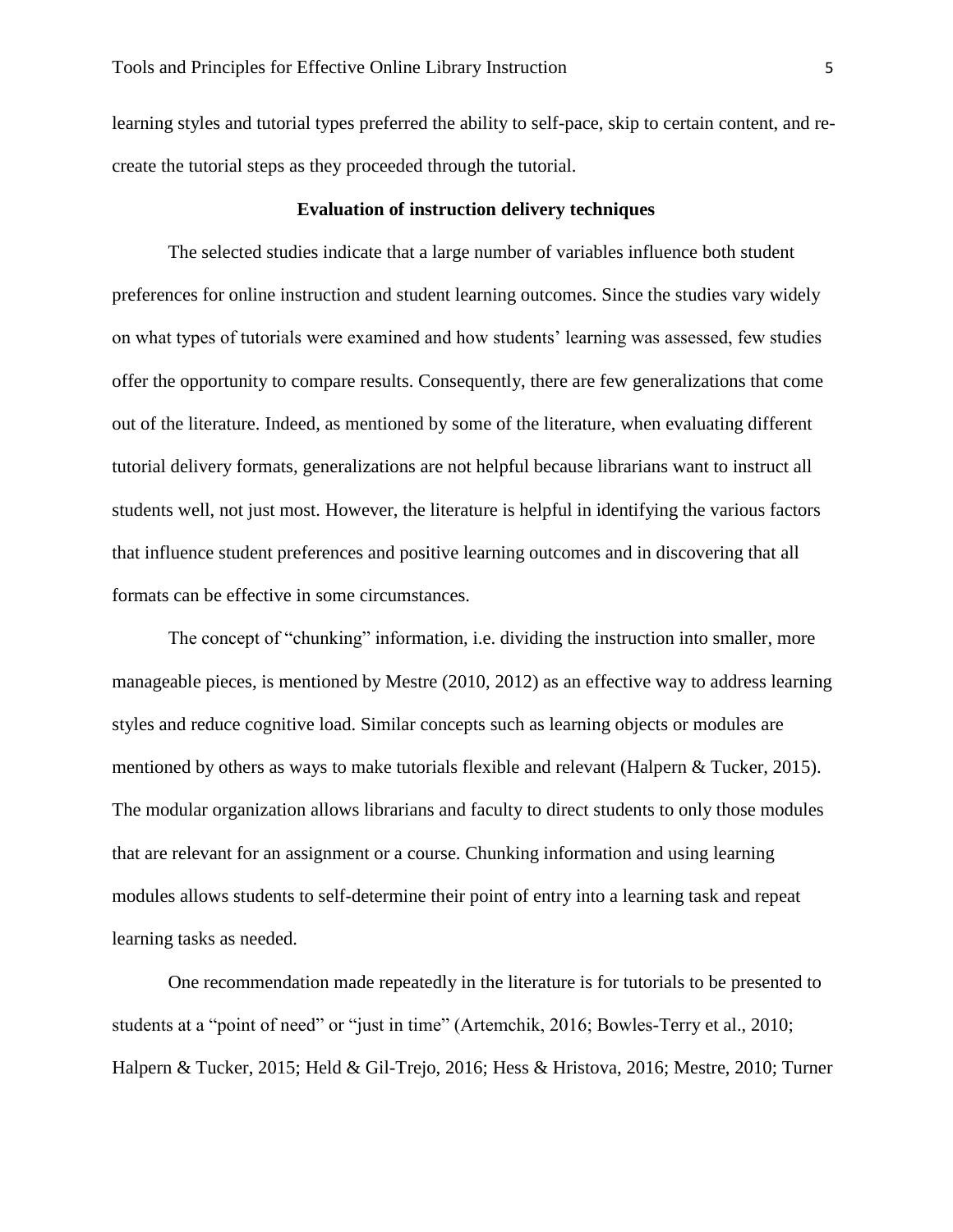et al., 2015). This practice has two parts: first, the tutorials should be problem- or task-based. Second, the tutorials should be linked throughout the library's web site at points where students may benefit from additional instruction. If instruction is based on a task or a problem that a student must accomplish, students can understand the value of it and be motivated to learn (Stiwinter, 2013).

Many studies concluded that one type of tutorial proved to be best for most students. Reasoning that librarians wish to instruct all students and not just most, librarians should present different types of tutorials so that students with different learning styles can choose which would be most appropriate (Bowles-Terry et al., 2010; Gonzales, 2014; Mestre, 2010; Mestre, 2012; Mikkelson & McMunn-Tetangco, 2014). In her study of student preferences for tutorial design, Mestre (2012) concluded that information need is also a factor that influences students' preferences. Multiple tutorial techniques should be provided not only to accommodate different learning styles, but also for students to self-determine what technique is best for them for any given information need.

#### **Learning styles and andragogy**

Several studies mentioned the influence of individual learning styles on learning outcomes and student preference for tutorial types (Bowles-Terry, et al., 2010; Gonzales, 2014; Held & Gil-Trejo, 2016; Mikkelsen & McMunn-Tetangco, 2014). However, the studies that directly addressed the relationship between learning styles and effective tutorials found no direct relationship between the two. Students with different learning styles learned better with static web pages over video screencasts (Mestre, 2010; Mestre, 2012). Of greater importance to students were the above-mentioned ability to control the pace, choose parts to review, and actively follow the steps of the tutorial. Throughout the literature, preferences such as these are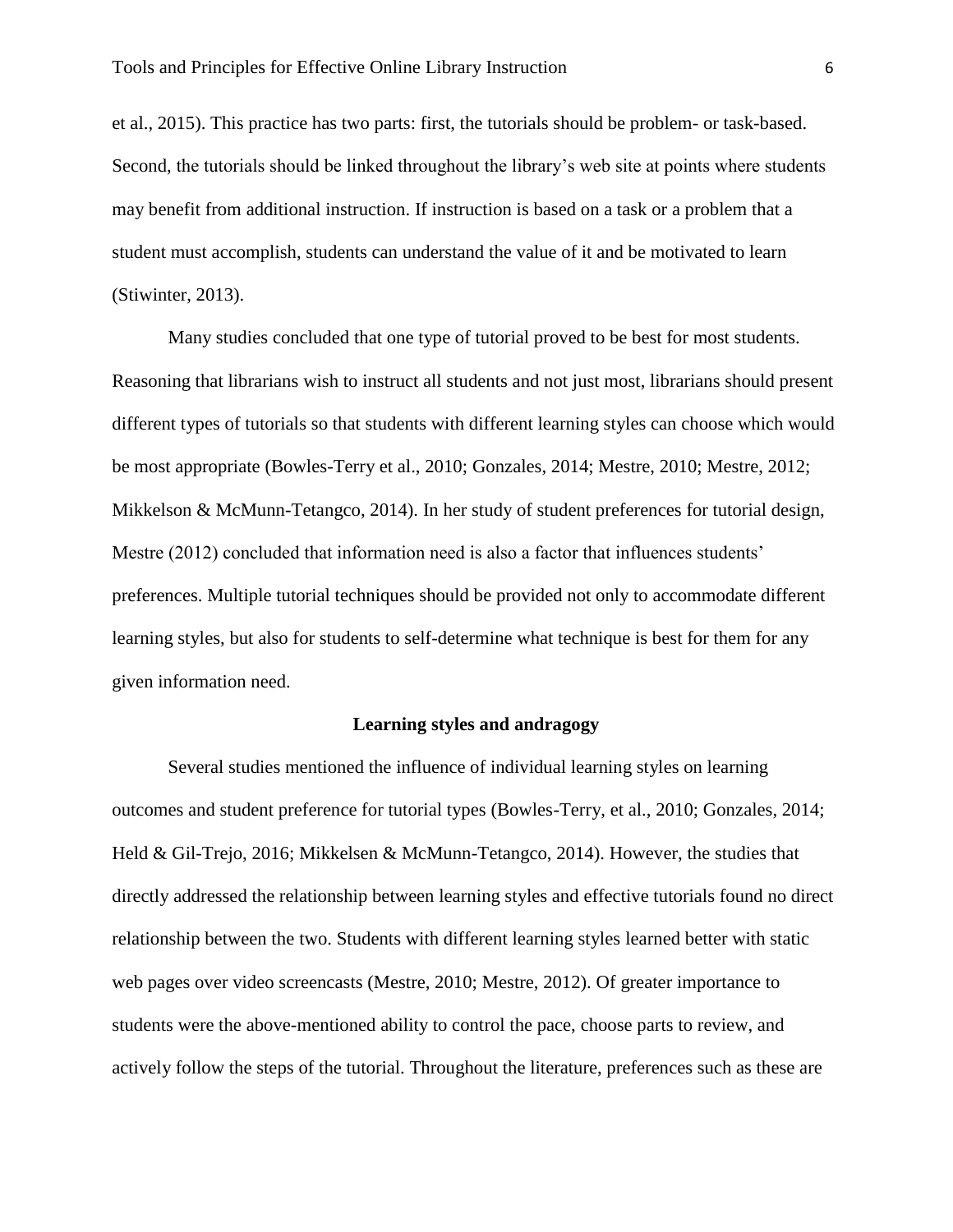indicative of qualities of adult learners. Although Malcolm Knowles' principles of andragogy are mentioned explicitly only by some (Dewald, 1999; Halpern & Tucker, 2015; Lange et al., 2011), students' self-reporting of these characteristics described by Knowles indicate that his principles can support effective design of online instruction.

In 1950, Knowles began studying and writing about how adults learned – termed "andragogy" as distinct from children's learning or pedagogy. He did not mark a definitive age as to when a person learns like an adult: rather he observed that as individuals grow from childhood to adulthood, their needs as learners change and develop (Knowles, Holton, & Swanson, 2015). In the field of education, adult learners, also called non-traditional students, are generally defined as being over age twenty-four and having significant family and work responsibilities in addition to attending school (National Center for Education Statistics, 1996). But Knowles et al. (2015) made the observation that most individuals develop adult learning characteristics well before age twenty-four. They note that the need to learn as adults "increases rapidly during adolescence" (p. 62) and that most, if not all, individuals demonstrate adult learner characteristics by age nineteen.

One important development observed by Knowles et al. (2015) is adult learners' selfperception as independent learners, as opposed to children who are dependent learners. Some ways this appears in practice are as a desire to self-pace learning, to be able to integrate prior learning into instruction, and to be able to see a practical application for the instruction. All of these characteristics appear in the literature as important best practices for library tutorials. Selfpaced tutorials, self-directed learning, problem-based instruction, point-of-need instruction, and chunking information into learning modules were noted as optimal both for student preference and for effective learning. Both the student preference for and the optimal learning outcomes of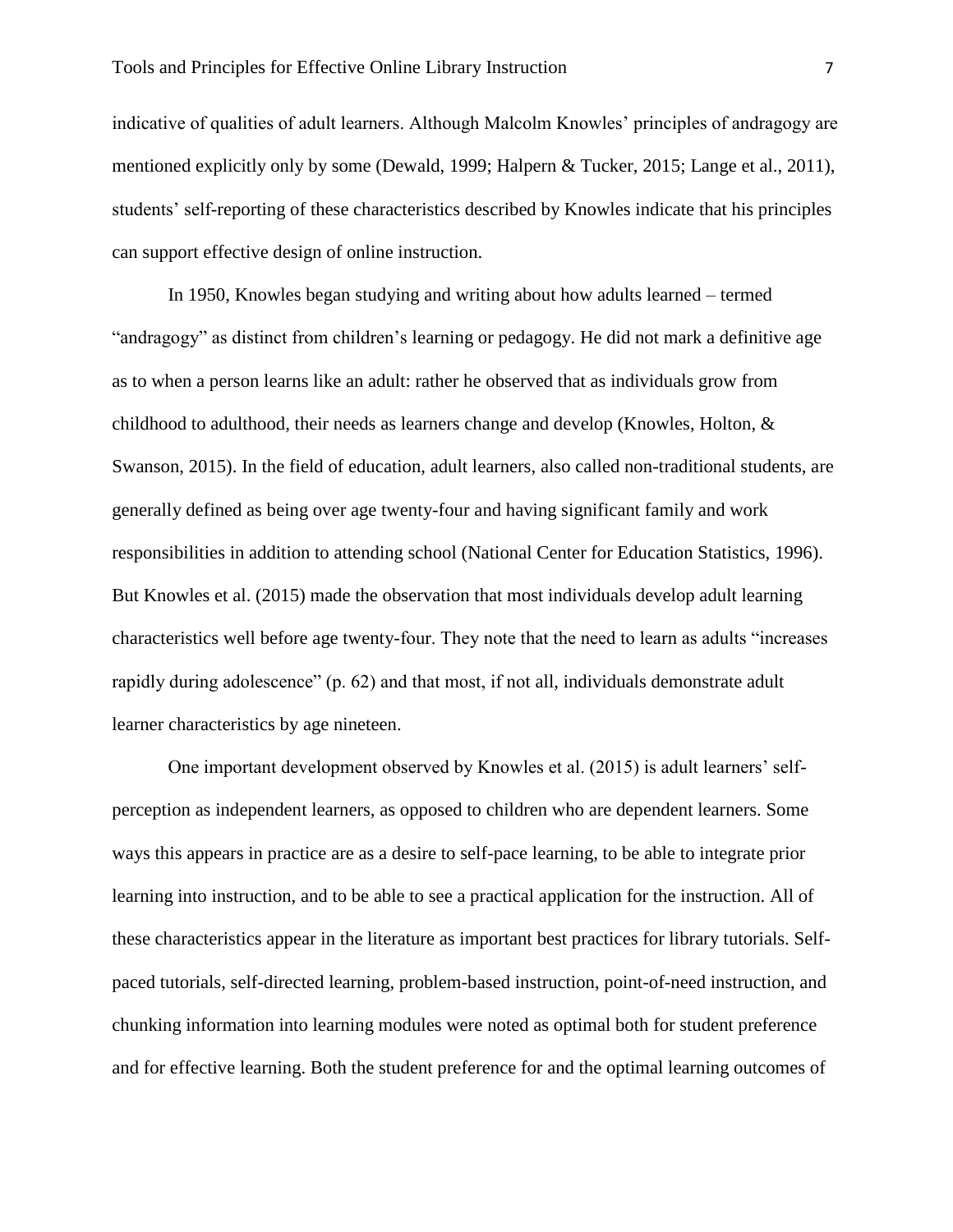these techniques indicate that the learners studied perceive themselves as independent learners who prefer to be self-directed, have some degree of control over the learning environment, and need to know why the instruction is important.

Two studies in the examined literature that specifically evaluated the practical application of andragogy to online library tutorials focused on adult learners as key users of asynchronous library instruction. Lange et al. (2011) discussed how they adapted library instruction for continuing education students whose average age was thirty-three. Halpern and Tucker (2015), offering a conceptual examination of the application of adult learning principles to online library tutorials, noted its necessity due to the large number of nontraditional students at many colleges and universities. Of note, however, is that with the exceptions mentioned above, the studies in the literature mentioned here did not distinguish students by age. The students who reported preferences for adult learning styles were simply undergraduates in a variety of contexts: large public universities, private liberal arts universities, and a community college. Students in some studies were recruited via student newspapers, others via on-campus flyers, and others in individual undergraduate courses. Given the context of the studies, many students were likely traditional age college students. Sachs, Langan, Leatherman, and Walter's (2013) study of millennial college students found that students learned equally well using static web page tutorials and a "Millennial-friendly" tutorial – one that included more visuals and less text, was concise, had opportunities to practice the skill, and gave feedback – but they preferred the latter. This study, and the others examined here, raise the question: do undergraduates prefer these types of tutorials because they are Millennials or traditional age or non-traditional college students or because most undergraduates, regardless of age, learn like adults?

### **Conclusion**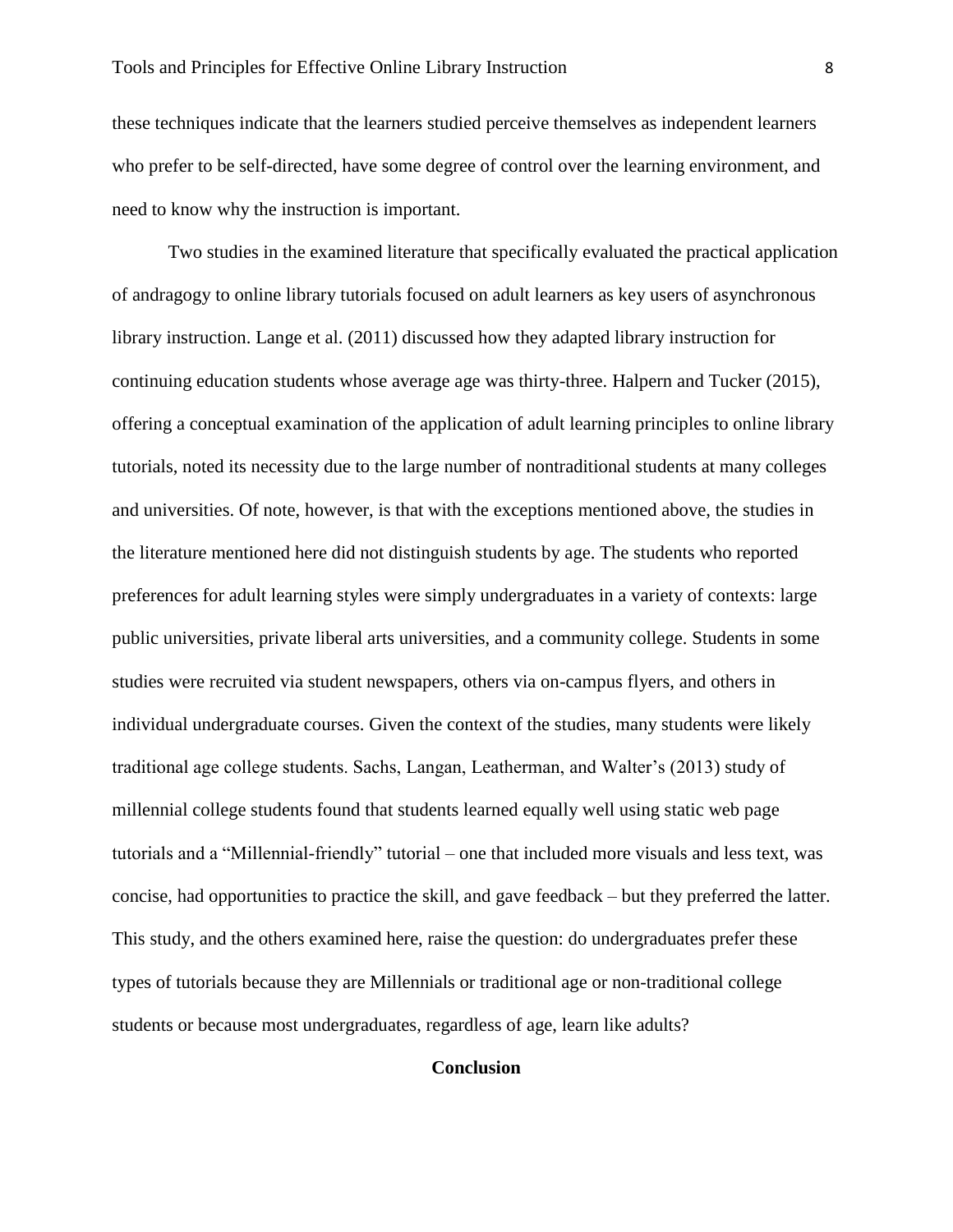If there is one consensus to draw from the examined literature, it is that college students, regardless of whether they are traditional or non-traditional college students, display the characteristics of adult learners. They like to know their learning is relevant. They learn best when tutorials are problem-based. They come to library instruction with prior learning that needs to be accommodated. They prefer, and are capable of, self-directing their learning. These characteristics – those of andragogy – were addressed as essential best practices, even if they were not named specifically as adult learning characteristics. Effective online instruction occurs when college students' adult learning characteristics are strategically applied to design and delivery.

Regarding specific instructional delivery methods and techniques, no general conclusions can be drawn. The studies determined that interactive tutorials are effective, but are not always best for all students with all information needs. Web simulation in video screencasts is a helpful technique, but static web pages are also an effective instructional method and better account for students' prior knowledge and are easier for students to refer back to. Students' preferences for online instruction methods may be influenced more by their learning needs than their learning styles. The perhaps not so helpful conclusion is that most methods work well at least some of the time and for some students. The more helpful conclusion drawn from the literature, mentioned above, is that librarians should use the principles of andragogy to design online instruction, whatever method or format is used.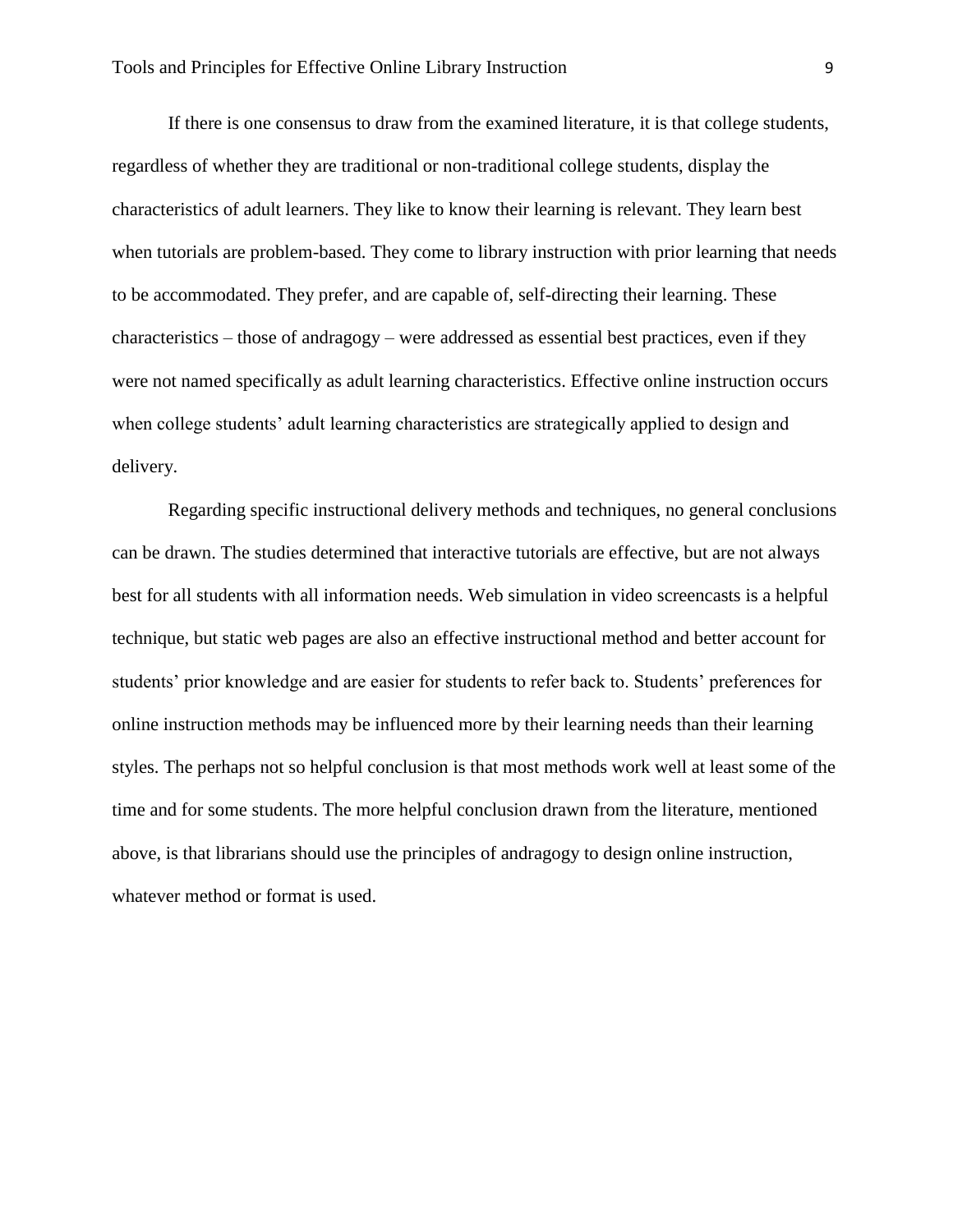#### **References**

- Artemchik, T. (2016). Using the instructional design process in tutorial development. Reference Services Review, 44, 309-323. doi:10.1108/RSR-12-2015-0050.
- Bowles-Terry, M., Hensley, M. K., & Hinchliffe, L. J. (2010). Best practices for online video tutorials in academic libraries: A study of student preferences and understanding. Communications in Information Literacy 4(1), 17-28.
- Dewald, N. H. (1999). Web-based library instruction: What is good pedagogy? Information Technology and Libraries 18(1), 26-31.
- Gonzales, B. M. (2014). Online tutorials and effective information literacy instruction for distance learners. Journal of Library & Information Services in Distance Learning, 8, 45- 55. doi:10.1080/1533290X.2014.898011.
- Halpern, R., & Tucker, C. (2015). Leveraging adult learning theory with online tutorials. Reference Services Review, 43(1), 112-124. doi:10.1108/RSR-10-2014-0042.
- Held, T., & Gil-Trejo, L. (2016). Students weigh in: Usability test of online library tutorials. Internet Reference Services Quarterly, 21(1/2), 1-21. doi:10.1080/10875301.2016.1164786.
- Hess, A. N., & Hristova, M. (2016). To search or to browse: How users navigate a new interface for online library tutorials, College & Undergraduate Libraries, 23(2), 168-183. doi:10.1080/10691316.2014.963274.
- Knowles, M. S., Holton, E. F., & Swanson, R. A. (2015). The adult learner: The definitive classic in adult education and human resource development. New York, NY: Routledge.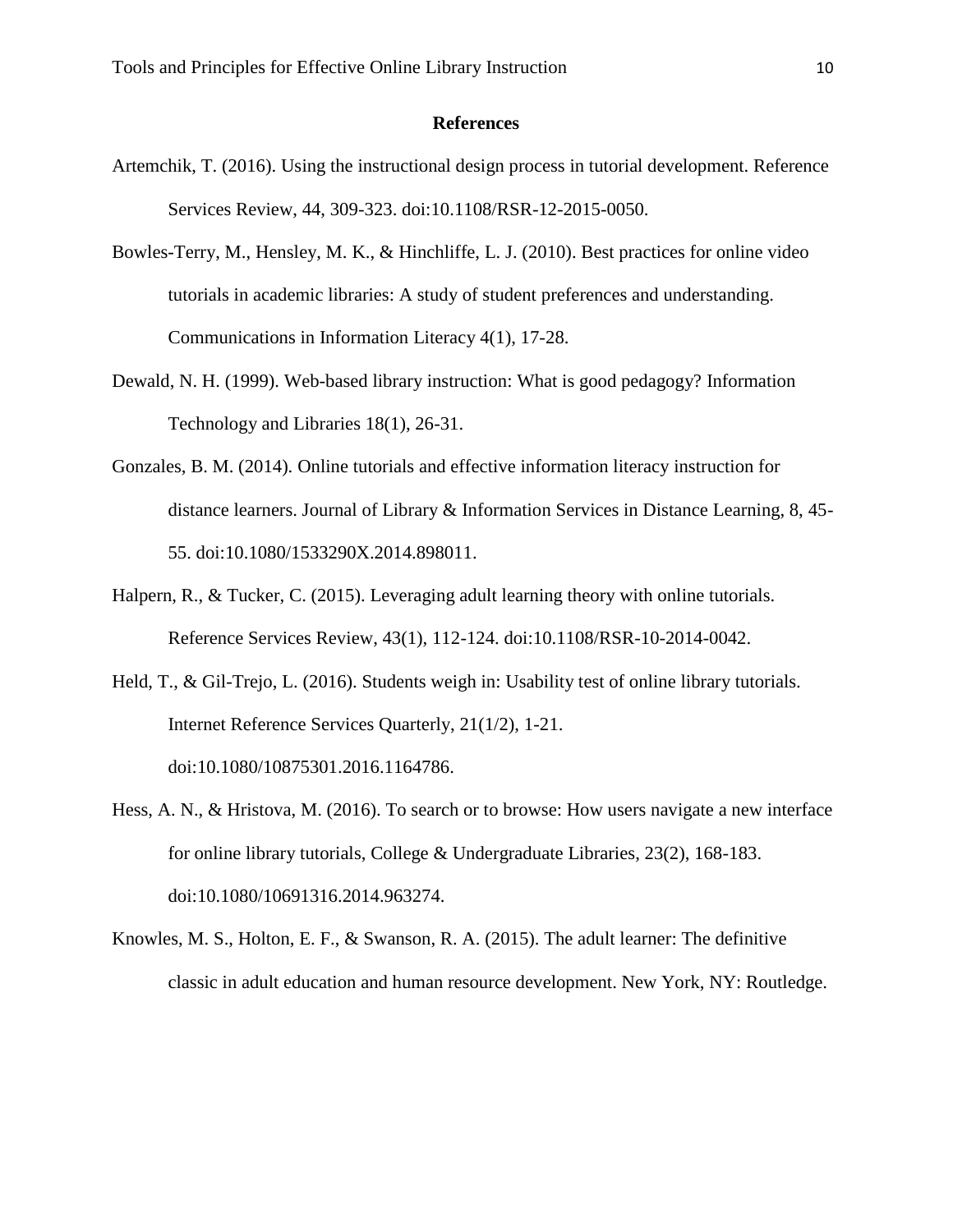- Lange, J., Canuel, R. & Fitzgibbons, M. (2011). Tailoring information literacy instruction and library services for continuing education. Journal of Information Literacy 5(2), 66-80. doi:10.11645/5.2.1606.
- Mery, Y., DeFrain, E., Kline, E., & Sult, L. (2014). Evaluating the effectiveness of tools for online database instruction. Communications in Information Literacy, 8(1), 70-81.
- Mestre, L. S. (2010). Matching up learning styles with learning objects: What's effective? Journal of Library Administration, 50(7/8), 808-829. doi:10.1080/01930826.2010.488975.
- Mestre, L. S. (2012). Student preference for tutorial design: A usability study. Reference Services Review, 40(2), 258-276. doi:10.1108/00907321211228318.
- Mikkelsen, S. & McMunn-Tetangco, E. (2014) Guide on the Side: Testing the tool and the tutorials. Internet Reference Services Quarterly, 19(3-4), 271-282. doi:10.1080/10875301.2014.948252.
- Sachs, D. E., Langan, K. A., Leatherman, C. C., & Walters, J. L. (2013) Assessing the effectiveness of online instruction literacy tutorials for millennial undergraduates. College & Undergraduate Libraries, 20(3-4), 327-351. doi:10.1080/10691316.2013.829365.
- Scales, B. J., Nicol, E., & Johnson, C. M. (2014). Redesigning comprehensive library tutorials: Theoretical considerations for multimedia enhancements and student learning. Reference & User Services Quarterly, 53(3), 242–52.
- Stiwinter, K. (2013). Using an interactive online tutorial to expand library instruction. Internet Reference Services Quarterly, 18(1), 15-41. doi:10.1080/10875301.2013.777010.